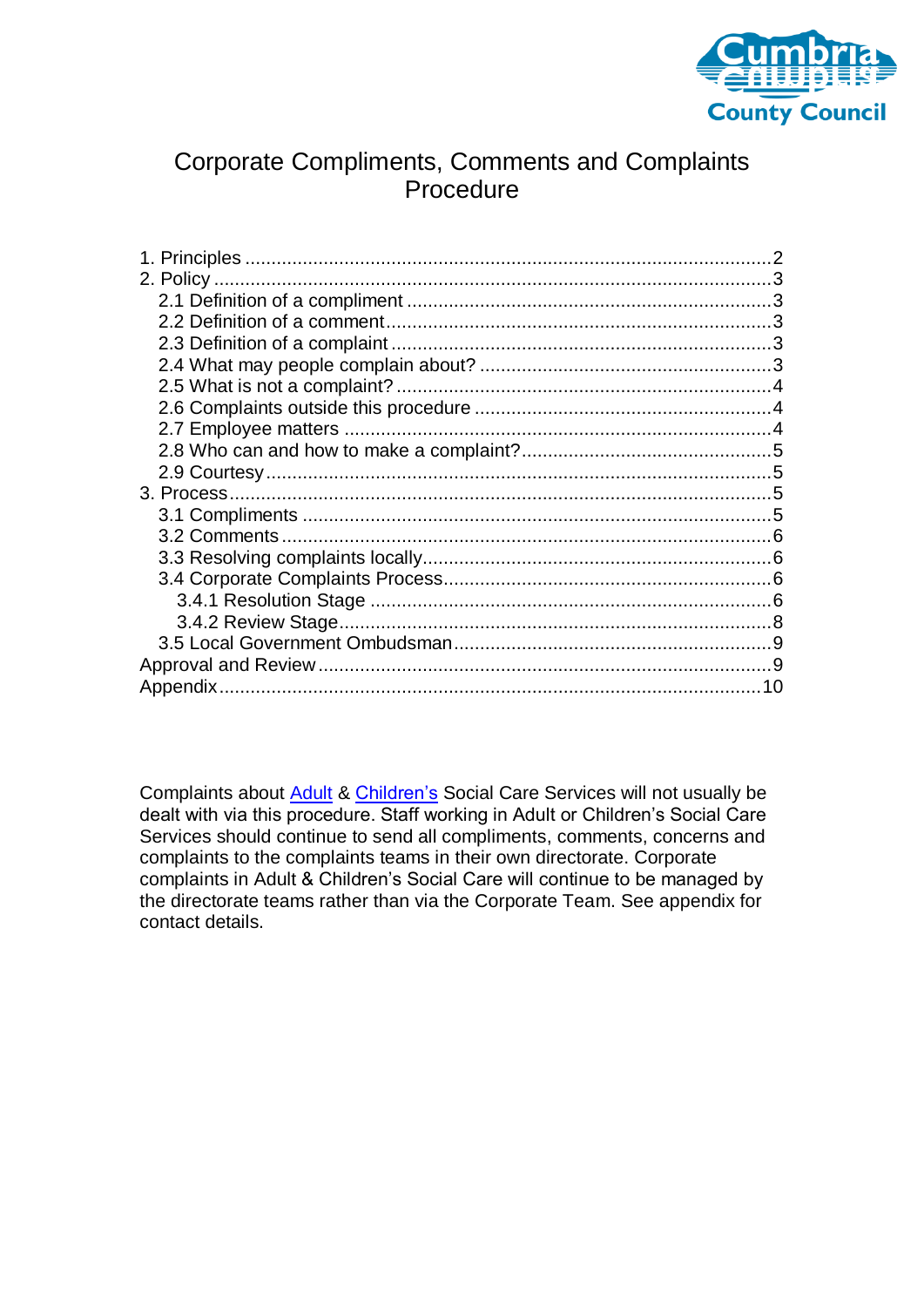# <span id="page-1-0"></span>**1. Principles**

We are committed to putting the customer at the heart of everything we do. To support this ambition we are focussing on four key promises to ensure we can respond to the demands of our customers. These promises are that we will:

- Make it easy for our customers
- Treat people with dignity and respect
- Take responsibility
- Use customer feedback to improve our services

We are committed to providing high quality services and customer feedback is essential to this. We welcome all compliments, comments and complaints. These help us to review and improve our services so that we can provide the best possible services for our customers.

We accept that sometimes things go wrong and that managing complaints well is central to improving both our services and our reputation. How we deal with complaints and learn from them says a lot about our organisation.

This document is intended to assist us in achieving our key principles. We make the following commitments in respect of customer complaints. We will:

- Listen to what people have to say.  $\bullet$
- $\bullet$ Ask people what they want to happen to sort their concern or complaint out.
- Try to agree a plan to resolve complaints in partnership with the complainant.
- Tell the complainant if we cannot do what they ask and will explain  $\bullet$ why.
- Treat complaints fairly and objectively.
- Treat complaints and the people that make them with respect.
- Record all complaints and the outcome.
- Use complaints as an opportunity to learn and improve.
- Make sure people have support and help to be able to make their views known.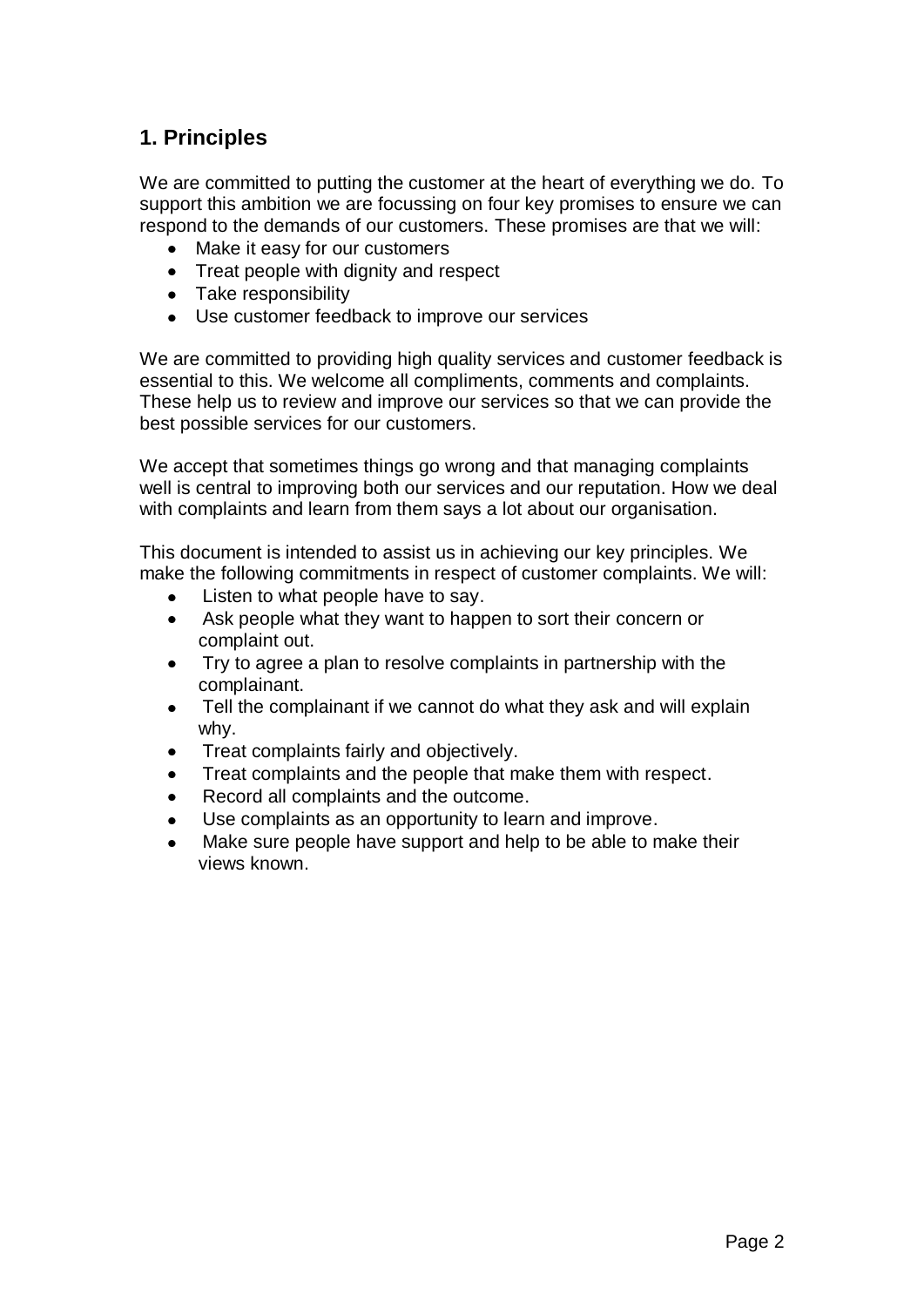# <span id="page-2-0"></span>**2. Policy**

The efficient handling of compliments, comments and complaints is crucial to good customer care and involves everyone within the organisation.

In order for this policy to achieve the desired outcome of supporting our key principles it will be well communicated internally to ensure that the Council's employees are aware of how to deal with feedback.

# <span id="page-2-1"></span>**2.1 Definition of a compliment**

A compliment is any expression of praise or congratulations (for the Council or its staff) that goes beyond positive recognition.

# <span id="page-2-2"></span>**2.2 Definition of a comment**

A comment is any expression or suggestion, positive or negative, which does not constitute a complaint but relates to the services provided by the Council.

## <span id="page-2-3"></span>**2.3 Definition of a complaint**

A complaint is an expression of dissatisfaction about the standards of service, actions or lack of action by the Council or its staff. A complaint is not a request for service e.g. to fix a pothole.

# <span id="page-2-4"></span>**2.4 What may people complain about?**

The list below outlines some of the things people may wish to complain about:

- When we do not to provide a service at the level or to the standard laid down by law or Council policy/guidance.
- Whenever we delay unreasonably in answering a query or responding to a request for service.
- Whenever we do not follow Council policies or procedures.
- Whenever we do not take account of relevant matters in coming to a decision.
- When we do not tell people their rights or otherwise treat them unfairly.
- When an employee or someone acting on behalf of the Council are unhelpful or insensitive to a customer.
- When an employee or someone acting on behalf of the Council show malice, offensiveness, bias or unfair discrimination.

Complaints against contractors employed by the Council will be treated as complaints against the service area employing the contractors. The council may ask the contractor to respond to the complaint but will oversee the response.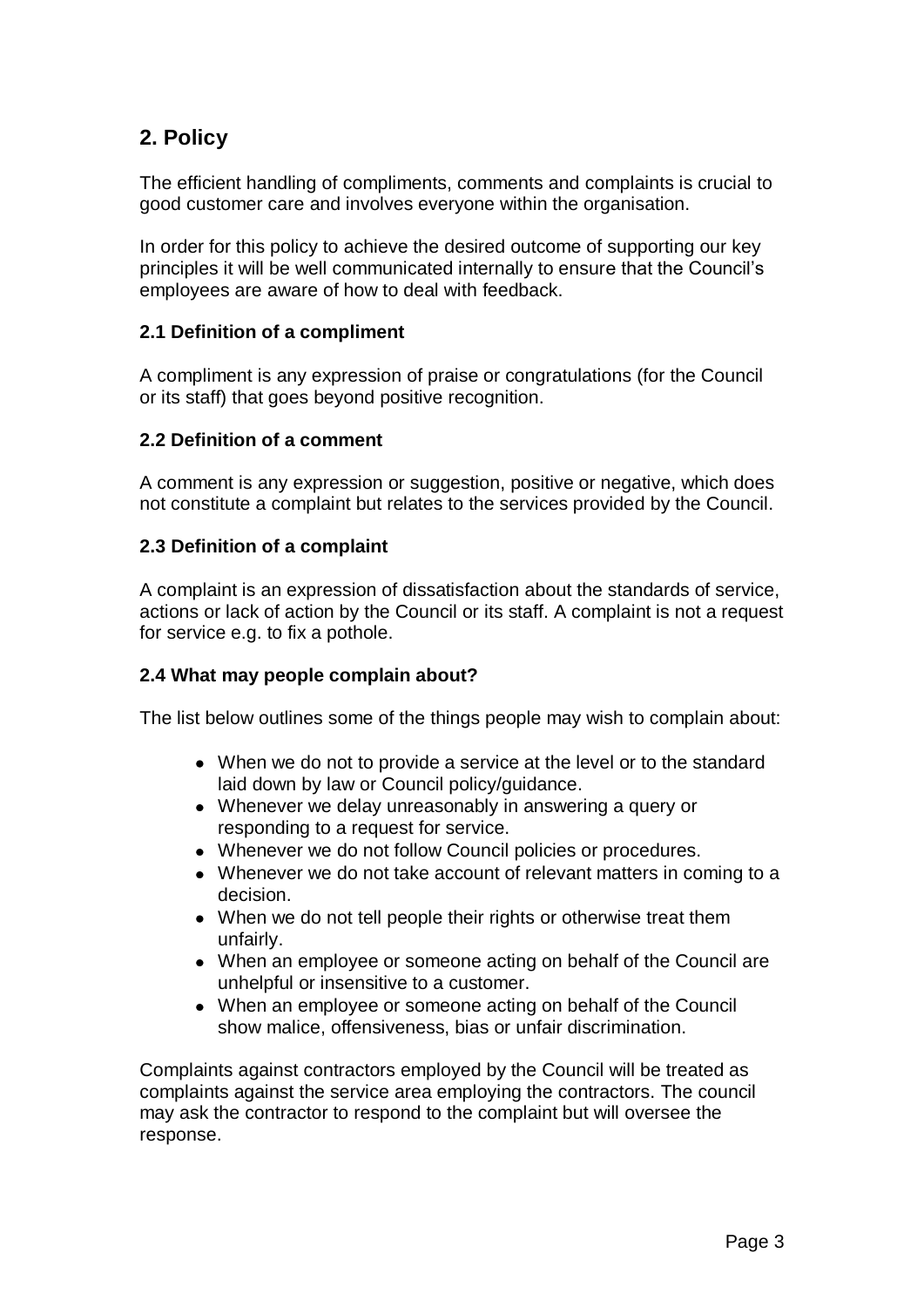## <span id="page-3-0"></span>**2.5 What is not a complaint?**

- A request for a service e.g. reporting a fault with a street light or request for Home Care services.
- A request for information or for an explanation of Council policy.
- A matter for which there is a more appropriate legal remedy e.g. a matter which is (or could reasonably be expected to be) the subject of court or tribunal proceedings or review by a minister.
- A request which is covered by legislation e.g. Freedom of Information or Data Protection.
- A claim for compensation. In most cases claims for compensation against the authority will be referred to the insurer.

# <span id="page-3-1"></span>**2.6 Complaints outside this procedure**

The list below outlines some of the things that should be directed elsewhere:

- A matter for which there is a more appropriate right of review or appeal should not follow this procedure. For example complaints about the handling of Freedom of Information, personal information or Community Support requests should be investigated through the relevant review process.
- Complaints about the Cumbria Police and Crime Panel should follow their own [complaints procedure.](http://cumbriapcp.org.uk/mgGeneric.aspx?MD=pcpabout)
- Complaints about the [conduct of Councillors.](http://www.cumbria.gov.uk/council-democracy/councillors-democracy-elections/standardscommittee/default.asp) These should be referred to the Monitoring Officer.
- Complaints about a school or school staff. These should be made to the Head Teacher or the Chair of the school's governing body.

Councils with social services responsibilities are by law required to have a separate complaints procedure for social care service users or their representatives. Complaints about [Children's Services](http://www.cumbria.gov.uk/eLibrary/Content/Internet/327/4198/39108153150.pdf) or [Adult Social Care](http://www.web.ccc/socsarchive/user/document.asp?ID=4562&Room=66&RoomTitle=2.%20%20Adult%20Social%20Care%20-%20Service%20Development%20and%20Support&Cabinet=133&CabinetTitle=Compliments%20Comments%20and%20Complaints&Drawer=308&DrawerTitle=General&Folder=805&FolderTitle=Cumbrias%203P%20Documents) will usually be covered by their statutory procedure rather than this policy.

There are formal procedures, and in some cases appeals arrangements, for dealing with certain education issues. These include school admissions, the provision of the national curriculum including religious education and collective worship, exclusions, special educational needs assessments and child protection issues.

## <span id="page-3-2"></span>**2.7 Employee matters**

Matters about employment including pay, pensions, dismissal or applications for employment should follow the relevant internal procedure. For example complaints about Local Government Pensions should follow the [Internal](http://www.cumbria.gov.uk/elibrary/view.asp?id=51227)  [Dispute Resolution Procedure](http://www.cumbria.gov.uk/elibrary/view.asp?id=51227) and complaints about staff employment should follow the grievance procedure or other relevant policies. The Corporate Complaint Procedure cannot be used alongside these procedures. See the [Grievance Procedure](http://www.intouch.ccc/elibrary/view.asp?id=16146) or the [Harassment Policy](http://www.intouch.ccc/eLibrary/Content/Internet/536/5901/6049/3825391328.pdf) for more information.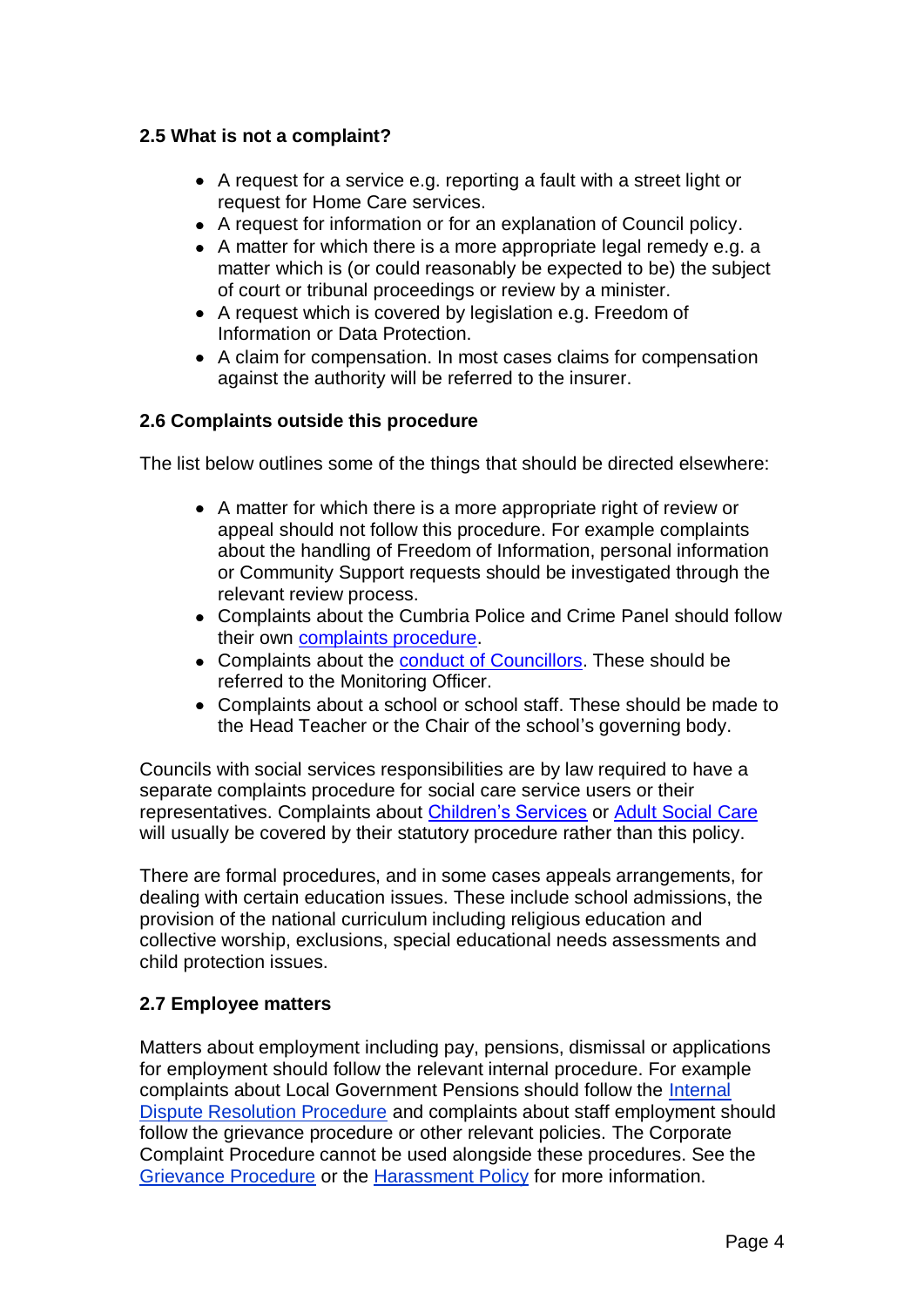Staff or teams wishing to complain about a member of staff or team in another directorate should progress this through the appropriate line management arrangements. Employees who believe that there is serious wrong doing at work by other employees, managers, Councillors, suppliers, contractors or others acting on behalf of the Council should refer to the Council's [Whistle-](http://councilportal.cumbria.gov.uk/documents/s16236/WhistleBlowing%20Policy.pdf)[Blowing Policy](http://councilportal.cumbria.gov.uk/documents/s16236/WhistleBlowing%20Policy.pdf) (and [flowchart\)](http://councilportal.cumbria.gov.uk/documents/s16237/WhistleBlowing%20Flowchart.pdf).

## <span id="page-4-0"></span>**2.8 Who can and how to make a complaint?**

- Any person or organisation accessing a service from the Council can make a complaint.
- Anyone acting on behalf of a person or organisation receiving a service from the Council can make a complaint e.g. next of kin or MP.

Where complaints are made by third parties the council has an obligation to obtain consent from the person who is the subject of the complaint before disclosing confidential information. Where a person who is the subject of the complaint does not have capacity to give consent, as defined by the Mental Capacity Act, then a best interest decision will be made about accepting/rejecting the complaint. Any such decisions will be communicated to the complainant.

Complaints can be submitted by letter, telephone, email, in person, online form, on audiotape, in Braille or in another language to any member of Council staff.

# <span id="page-4-1"></span>**2.9 Courtesy**

The Council welcomes feedback and will investigate all complaints with courtesy and respect. Whilst it is recognised that a complainant may be angry and upset with the council or its staff, and may have issues of genuine concern, it is expected that all representatives of the Council will be similarly treated with courtesy and respect. If it is felt that staff are being treated in an unreasonable way then they may wish to exercise the [Unreasonable and](http://www.intouch.ccc/elibrary/Content/Internet/536/650/40974144850.pdf)  [Unreasonably Persistent Customer Policy.](http://www.intouch.ccc/elibrary/Content/Internet/536/650/40974144850.pdf)

# <span id="page-4-2"></span>**3. Process**

# <span id="page-4-3"></span>**3.1 Compliments**

Compliments are an important way for the Council to celebrate and publicise its successes. Compliments received by staff should be sent to their Complaints Team. Upon receipt compliments will be copied to the relevant staff and Director, and where possible the relevant staff or Director will write to the customer who made the compliment. However, departments can request that compliments are only logged by the Complaints Team for inclusion in reports.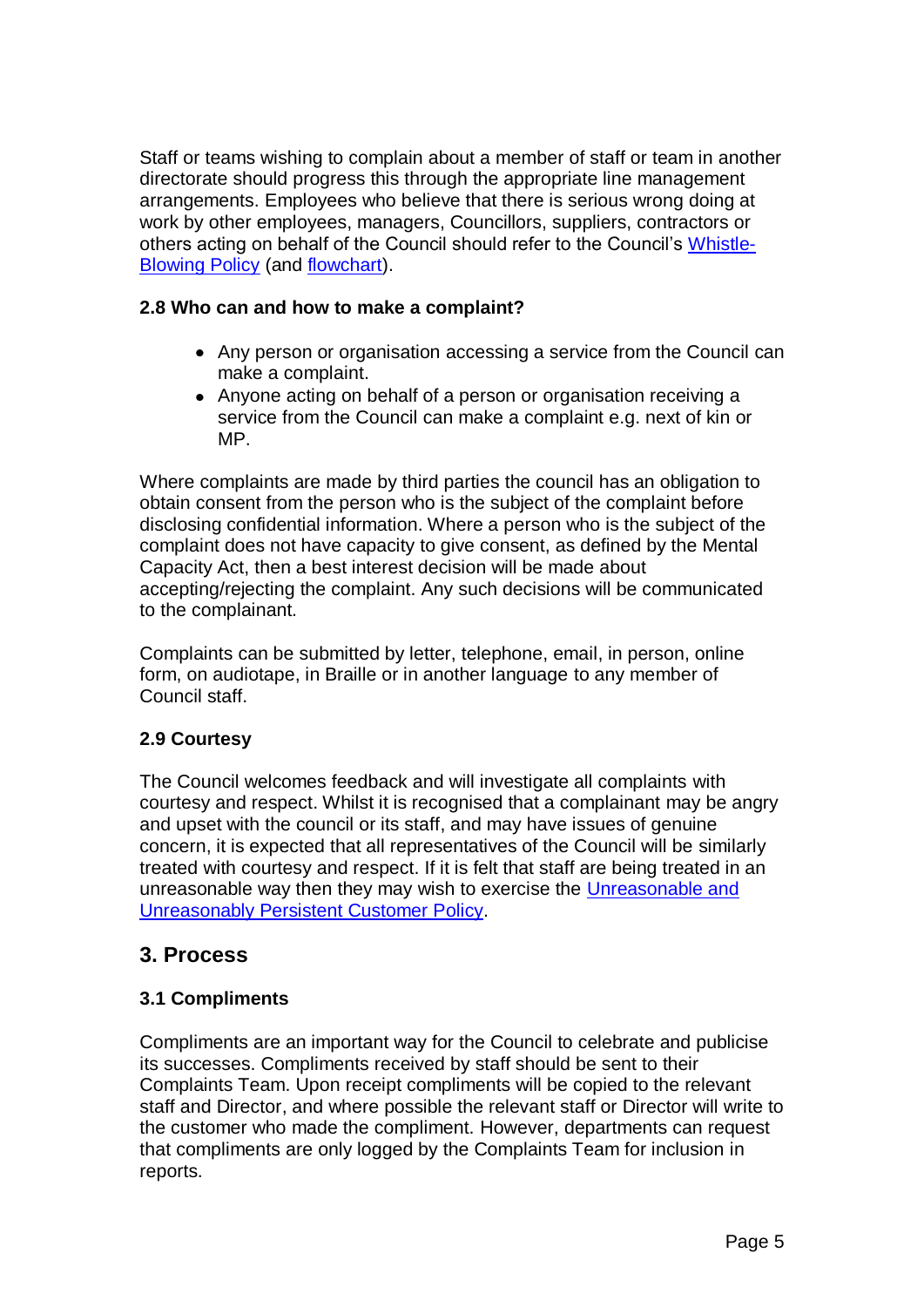# <span id="page-5-0"></span>**3.2 Comments**

Not all customers who have useful feedback will wish to make a complaint. Customers should be supported and encouraged to make their views known and make comments and suggestions about how services could be improved.

Upon receipt comments will be acknowledged by the Complaints Team and sent to the relevant manager or staff member. The manager (or staff member) will consider any suggestions made, investigate any comments or concerns and respond to the customer with a copy to the Complaints Team.

# <span id="page-5-1"></span>**3.3 Resolving complaints locally**

If a customer complains to any member of staff that member of staff will be expected to take ownership of the complaint. In the first instance members of staff will take responsibility for the complaint and will try to resolve the issue locally.

If the complaint is resolved locally (by the member of staff or their line manager) details of the complaint and the outcome will be passed to the Complaints Team to record.

If the complaint cannot be resolved locally by the member of staff or their line manager the details should be passed to the Complaints Team for escalation to the Corporate Complaints Process.

## <span id="page-5-2"></span>**3.4 Corporate Complaints Process**

Either a complaint is referred to the Complaints Team from a member of staff or the complaint is sent directly from the by a customer to a published contact for complaints (see appendix).

When a complaint is received directly to the Complaints Team the team decides whether the issue is resolvable locally. If this is the case complaints will be referred to the process as per point 3.3. All other complaints will be referred to the Resolution Stage of the Corporate Complaints Process.

# <span id="page-5-3"></span>**3.4.1 Resolution Stage**

The relevant Complaints Team records or updates customer details.

The Complaints Team identifies and briefs an appropriate manager to progress the complaint through the Resolution Stage. The appropriate manager will be identified as the Senior Manger (SM) in this document.

The Complaints Team contacts the customer within two working days of complaint being recorded at the Resolution Stage to acknowledge the complaint and explain the next steps.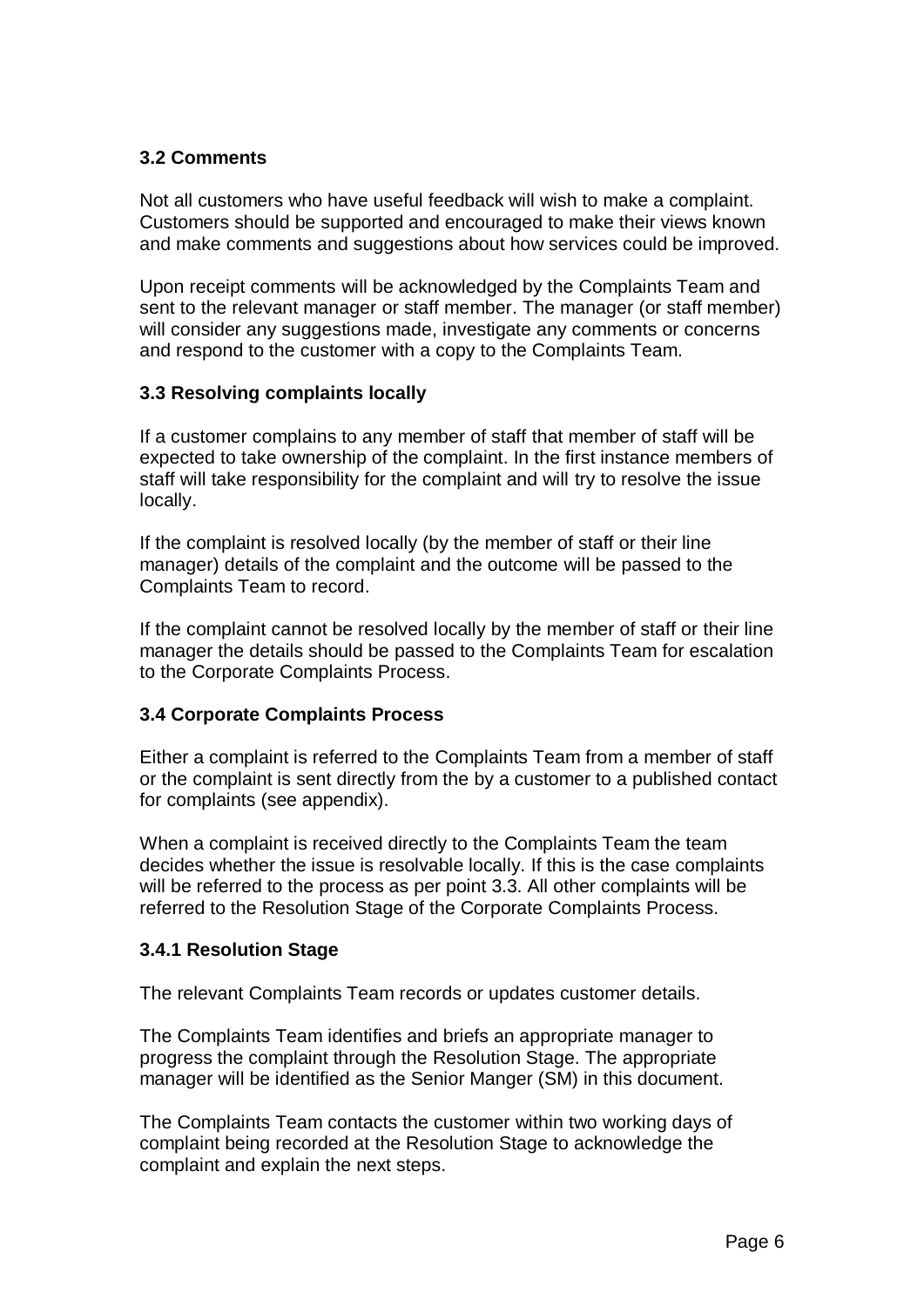The SM undertakes information gathering within the service in relation to the complaint.

The SM contacts the customer within five working days of the complaint being recorded at the Resolution Stage to discuss.

## EITHER

This resolves the complaint and the customer's file is updated and closed.

#### OR

The complaint remains unresolved. At this point the SM discusses (or arranges to discuss or meet with the customer at a later date) to agree an action plan (what can/can't be achieved) and reasonable timescales for resolving the complaint. (If an action plan cannot be agreed with the customer the SM proceeds with an action plan and confirms that this was unable to be agreed with the customer.)

The agreed actions are written up by the SM, confirmed to the customer and recorded on file.

Regular communication should take place between the SM, the customer and the Complaints Team to update on progress. All communication is saved on file.

Planned actions are carried out and this is confirmed to customer.

## EITHER

The plan is delivered and resolves the complaint to the customer's satisfaction. The SM confirms in writing to the customer (copy to the Complaints Team) that the complaint has been resolved in line with the action plan. The customer's file is updated and closed.

## OR

The plan is delivered but the customer is still dissatisfied with the response and actions to resolve their complaint and asks for the complaint to be looked at again.

Note: There may be occasions where the Complaints Team may choose to deviate from the procedure set out above. For example where a directorate receive a large number of complaints about a single decision or issue, or where resolution is not achievable for policy reasons, they may choose to provide a more standard written response.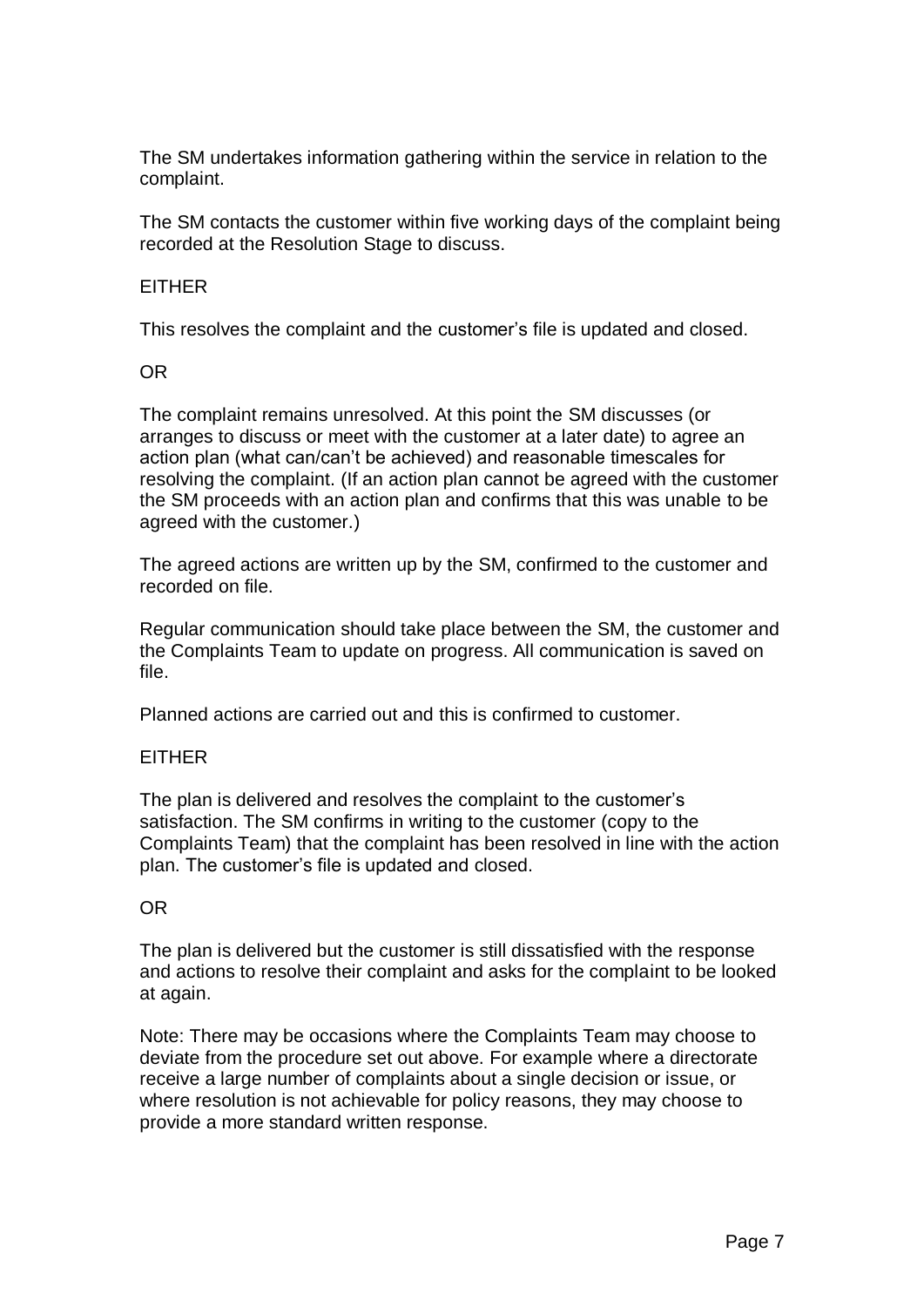## <span id="page-7-0"></span>**3.4.2 Review Stage**

If the customer is still dissatisfied with the response and actions to resolve their complaint, then the complaint should raised to the Review Stage. Where possible this will be a review by an assistant director (AD) from the directorate but unrelated to the part of the service dealing with the complaint.

The SM involved in the Resolution Stage and the AD whose service area the complaint relates to should be copied into the Review Stage correspondence by the Complaints Team.

The Complaints Team records the complaint at Review Stage and contacts an AD to confirm that they will take responsibility for the complaint.

The Complaints Team contacts the customer within two working days of complaint being at Review Stage to acknowledge that the complaint has been escalated to Review Stage and explain next steps.

The AD conducting the review discusses the complaint with the customer and the SM involved in the Resolution Stage and looks at any evidence. At this point any problems that the customer highlights should be reviewed if appropriate. The AD reviews whether the complaint was fully and fairly considered and everything possible was done to resolve the complaint.

#### **EITHER**

The AD concludes everything possible was done to resolve the complaint and confirms to the customer. The AD completes a report stating this.

## OR

The AD concludes that further actions are appropriate to resolve the complaint and agrees these with the customer. The actions are delivered and the AD confirms to the customer before completing the report.

Depending on the service area; either the AD sends the report to the Complaints Team for preparation before sign off, or the AD sends the report direct to the Corporate Director and Chief Executive, copied to Complaints Team. (ADs are advised to ask their Complaints Team for guidance.)

The Corporate Director and Chief Executive sign the report on behalf of the council as confirmation that this is the full and final response.

A written response summarising the report is sent to the customer within 15 working days of the customer asking for the complaint to be raised to the Review Stage. This response is sent from the Assistant Director and copied to the Corporate Director, Chief Executive and Complaints Team. The customer is provided with details of the Local Government Ombudsman as part of this final response.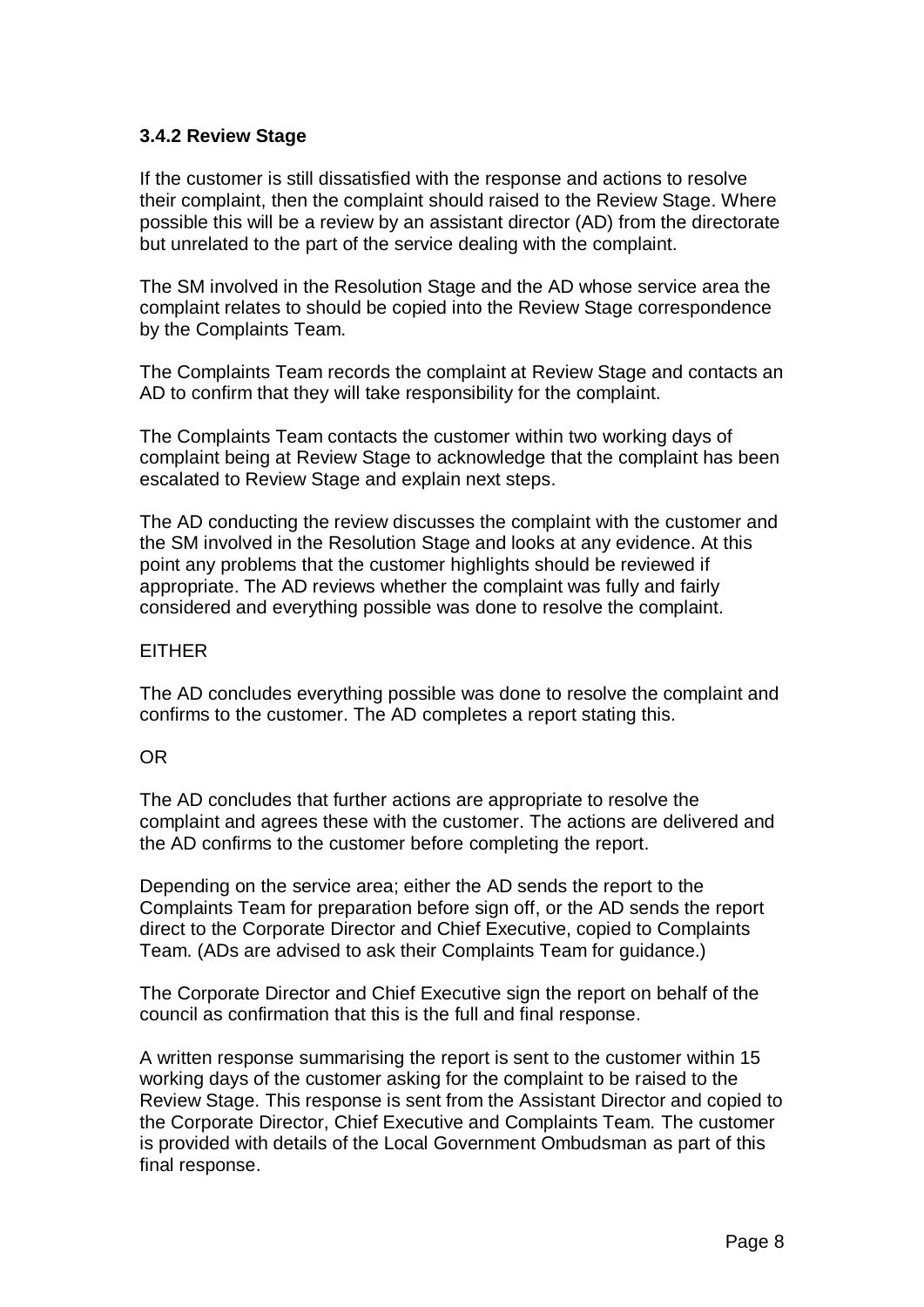## <span id="page-8-0"></span>**3.5 Local Government Ombudsman**

If the customer is not happy with the outcome of their complaint they can contact the Local Government Ombudsman. They should do this within 12 months of when they first knew about the matter they are complaining about.

The Local Government Ombudsman can be contacted using the details below:

Local Government Ombudsman PO Box 4771 **Coventry** CV4 0EH

Tel: 0845 602 1983 Email: [advice@lgo.org.uk](mailto:advice@lgo.org.uk) Web: www.lgo.org.uk

<span id="page-8-1"></span>

| <b>Approval and Review</b>   |                                                  |
|------------------------------|--------------------------------------------------|
| Author:                      | Bridget Sanderson - Corporate Complaints Officer |
| <b>Last Approved By:</b>     | Dawn Roberts - Assistant Director of Policy &    |
| (Assistant Director)         | Performance                                      |
| <b>Endorsed by CMT date</b>  | <b>July 2011</b>                                 |
| <b>Originally Published:</b> | Version 1 - March 2012                           |
| <b>Current version:</b>      | Version 3                                        |
| <b>Review date:</b>          | October 2014                                     |

| <b>Document Change History</b> |                   |                                                                   |                                                       |                                       |  |
|--------------------------------|-------------------|-------------------------------------------------------------------|-------------------------------------------------------|---------------------------------------|--|
| <b>Version</b><br><b>No</b>    | Release date      | <b>Issued by</b>                                                  | Approved by                                           | <b>Reason for</b><br>change           |  |
|                                | <b>March 2012</b> | Corporate<br>Complaints<br><b>Officer</b>                         | Assistant<br>Director of<br>Policy &<br>Performance   | $N/A$ – first issue                   |  |
| 2                              | December<br>2012  | Corporate<br>Complaints &<br>Information<br>Compliance<br>Advisor | Senior<br>Manager of<br>Performance<br>& Intelligence | Following<br>review                   |  |
| 3                              | October 2013      | Corporate<br>Complaints &<br>Information<br>Compliance<br>Advisor | Senior<br>Manager of<br>Performance<br>& Intelligence | Additional<br>information<br>required |  |